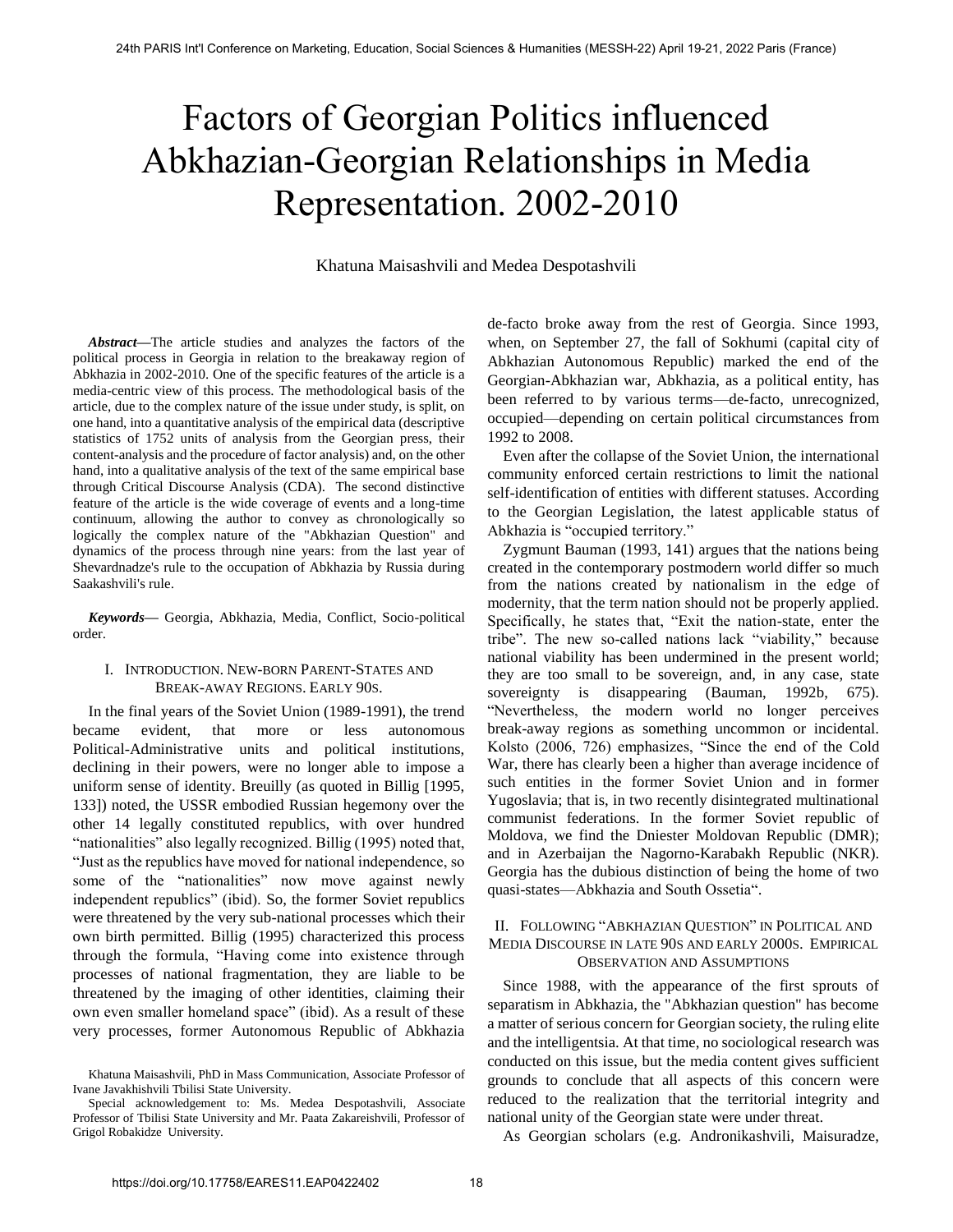2007; Maisashvili, 2010) mentioned, the media content of the 90s showed how the political elite and intelligentsia, through public statements and speeches, seek to use the media as a "political resource", as a means of creating and distributing information in order to more effectively mobilize public emotions during the "Abkhazian" and "Ossetian" crises. Representatives of the Georgian intelligentsia were trying to show Abkhazians and Ossetians the advantages of living together within a single independent Georgian state. For example, "Abkhazia is a synonym for the word "Georgia"...To tell a Georgian that Abkhazia can secede from Georgia (I'm talking about the structure of the nation, not about reality) is about the same as saying "Georgia can separate from itself" (Droni, August 19, 1991; interview with Georgian philosopher Merab Mamardashvili), or "there was a Christian Abkhazian ethnic group that played a huge role and took an active part in the formation of Georgian statehood and in Georgian politics. Go and explain all this now to today's Soviet Abkhazian, befuddled by the Soviet system. He's brainwashed just like a Soviet Georgian. Nations can only get out of this situation together, together!" (Mamuli, December 14, 1990).

In 1992-1993, taking into account war situation, "Abkhazian question" received special media coverage. Therefore, this topic is not considered in this study.

Georgian scholars (Gogoladze, Maisashvili, Toklikishvili, 2015) noted, that in 1994 the "Abkhazian question" became an integral part of the election rhetoric. According to their conclusions, the same thing happened in 1998 and 2002. At that time there were four main components in the perception of the "Abkhazian issue": (1) public opinion on this issue; (2) public order for politicians on the issue; (3) the essence and meaning of public order in the understanding of politicians; and (4) political discourse transformed into mass media discourse.

―Unlike public opinion, public order is formed in the process of interaction of society with the political elite. This is an order for political players to act in a certain direction. At its core, a public order is a consensus. The task that society demands from politicians can be achieved to a certain extent and with a certain degree of success, taking into account the political expediency and capabilities of specific political players. Mass media discourse is formed under the influence of public opinion, public order and how public order is understood by politicians. However, its content and forms of expression depend on the socio-cultural and normative-operational patterns of the functioning of the media. If in the study of public opinion the expression "territorial integrity" has absolute value and significance, in the public order it can actually express and imply political aspiration, initiative and practical actions aimed at restoring territorial integrity. At the height of the Georgian-Abkhaz conflict, the expression "restoration of territorial integrity" in media content was equivalent to "conflict resolution".

To develop their findings one can point out, that in the "frozen" phase of the conflict, these two concepts were pragmatically separated from each other: "restoration of territorial integrity" referred to the goal, and "resolution of the conflict" was the task that had to be accomplished for achieving this goal. The prolongation, "freezing" of the conflict leaded to the emergence of buffer concepts between these two constructions, such as, for example, "reintegration". This expression appeared when the actors of the Georgian-Abkhaz relations represented in the media lost the features characteristic of the conflicting parties, or when the perception of a particular process created illusion that the conflict in its literal meaning had already been exhausted. In this case, "reintegration" was sometimes equated in meaning with "conflict resolution", sometimes it became an antonym of this expression, and sometimes it was presented as a means to achieve the goal of "conflict resolution", which in turn served another purpose – "restoration of territorial integrity".

The study of the range of issues and topics covered in the media shows that "conflict resolution" was presented as a more difficult task than "restoration of territorial integrity". Analysis of the media content revealed another specific version of the possible development of events – "the return of Abkhazia". This construction was used most often, although its essence and means of achievement were not always unambiguous.

If, for various reasons, the process of interaction proceeded with complications and difficulties, then politicians were not able to adequately assess the significance of the public order and as a result of distorted "decoding" in political discourse.

The dynamics of the study of public opinion in Georgia shows that for eight years (from 2003 to 2010 inclusive), the problem of territorial integrity constantly appeared (in the first, second or third place) in the top three problems that Georgian society demanded from the authorities (Source: Annual analytical reports of the International Republican Institute of the USA). According to a public opinion poll conducted in May 2003, respondents ranked the problem of territorial integrity as the third most important issue  $-16\%$ ; 31% of respondents called the inability to preserve territorial integrity the most serious shortcoming of the government (first place); according to 93% of respondents, the solution of the problem of Abkhazia and South Ossetia wass of paramount importance; Almost half of the respondents (49%) believed that Abkhazia and South Ossetia should have had the status of an ordinary region within Georgia (without any autonomy) on a par with other regions (43% of respondents agreed that Abkhazia and South Ossetia should receive the status of autonomy within Georgia). In a survey conducted in May-June 2006, after the military actions around Tskhinvali in the summer of 2004 (among the most serious mistakes of the authorities, respondents ranked these events in third place  $-7\%$ ), 48% of respondents said that determining the status of Abkhazia as part of the Georgian state is a more urgent task than determining the status of South Ossetia. While asked about possible ways to resolve the conflicts in Abkhazia and South Ossetia, 80% of respondents preferred a peaceful resolution (through negotiations) and only 14% favored the use of force.

Early 2000s is the very period when Shevardnadze's rule was gradually removed by National Movement and Saakashvili's team. This lack of emphasis on conflict resolution was clearly observed in the rhetoric of the leaders of the National Movement in the previous period, until 2002. It could be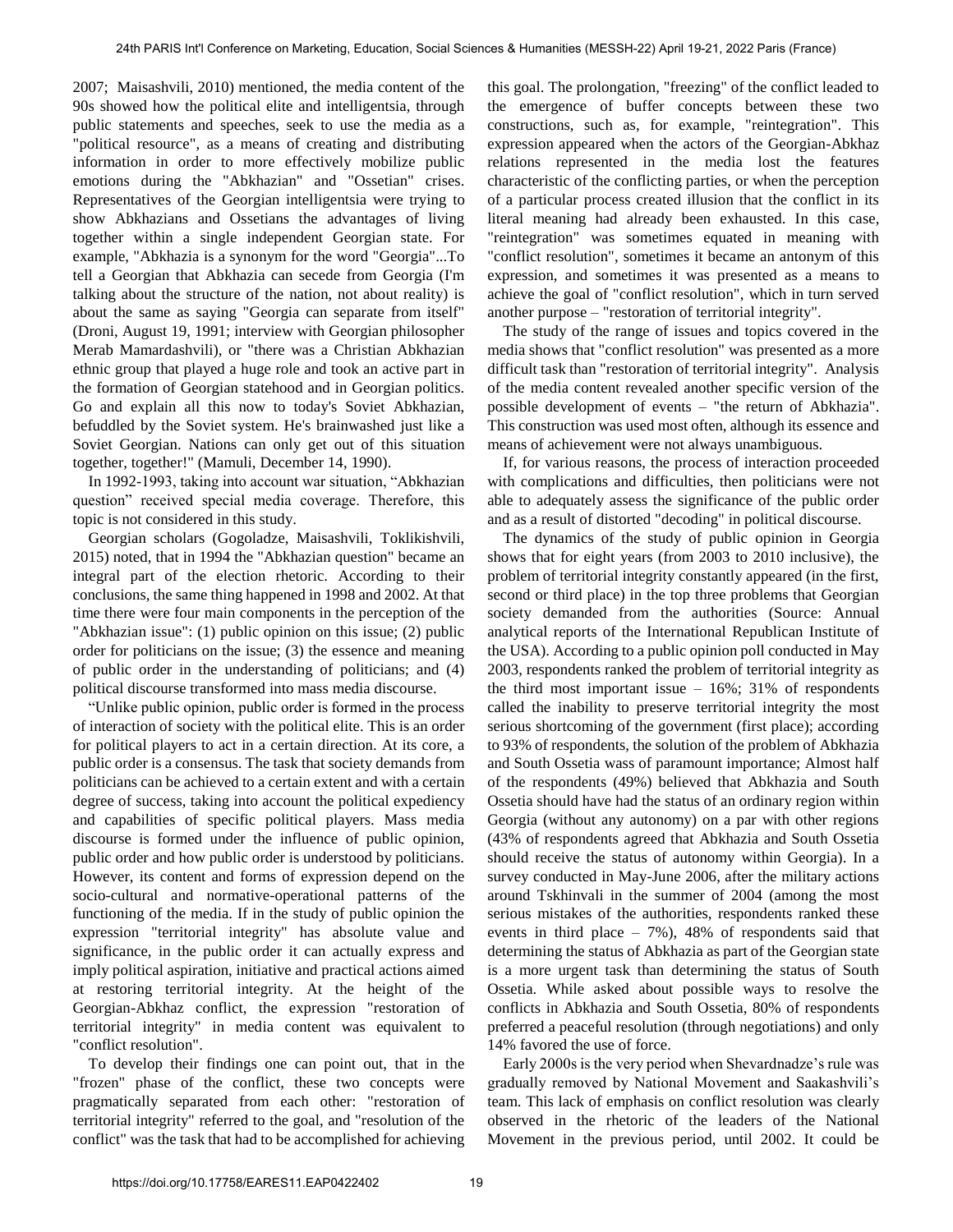assumed that at that time the National Movement simply followed the "rules of the game" established by the ruling political elite at that time and only reacted to the rhetoric of Shevardnadze's entourage and political supporters, not considering society as a full-fledged participant in this process.

Due to the lack of relevant empirical data, we have no way to judge what place in the political hierarchy the future "rose revolutionaries" assigned to the problem of territorial integrity, what policy they intended to pursue in the field of conflict resolution. However, the general communication background and statements of individual leaders suggest that: a) or for certain reasons, the National Movement refrained from emphasizing the problem of Abkhazia; b) either considered it a personal problem of Shevardnadze, one of the usual regional problems, which would be solved by itself after Shevardnadze's departure and that Georgia without Shevardnadze would immediately become so attractive to the Abkhaz people and the political elite of Abkhazia that they would want to reunite as much as they once wanted to separate. One can also only guess what caused such views.

However, an analysis of the content of the Georgian press on the problem of Abkhazia showed that later, after the National Movement came to power and began to independently determine the main political line without feeling the need to "repel" the attacks of hostile ideology, the public order found itself in such a "vacuum", such a "dead zone" of political strategic interaction that it ceased to be a serious factor.

The three distinctive features identified during the analysis of media content, characteristic of that time, allow us to assume that the interaction between society and the main political players was excessively complicated, or proceeded against the background of the accompanying semantic "noise", and political players built their strategy based on their understanding of the public order. The analysis of the coverage of the Abkhazian problem in the Georgian press allowed us to identify three aspects that support this assumption:

- The leading political players did not know what language should be used when discussing the "Abkhazian issue", which caused complete discursive chaos and leaded to the appearance of a motley conglomerate of statements and comments. Collective Saakashvili monopolized all the discourses that existed before him, each of which had its own author or vocalizer: a national idea, aggressive ethnocentric patriotic rhetoric, vocabulary of international institutions, simultaneous and unbalanced calls for both war and peace. Despite the change in role models, the fear of the possible collapse of the state and the external (Russian) threatened to statehood continued to be manipulated.

- Leading political players operated in the "stopwatch" mode, when planned or expected events were prepared in advance and hold at a certain time, that is, an illusory time and reality are created. Mikheil Saakashvili promised the society to return – or return to - Abkhazia already in the first term of his presidency. The rhetoric of the authorities regularly mentioned such hypothetical situations that would necessarily occur in the future and all political discussion focused on the significance of this "pre-announced" event, which in the existing context could only distract attention or cause an inadequate reaction from any specific or potential "consumer" of this information.

- The political agenda created a socially demanded picture of the dynamics of the political and public life of Abkhazia. This was "The independence of Abkhazia is a pre-modern or fictitious project of self-determination." In the media content devoted to the project of independence of Abkhazia, emphasis was placed on the characteristic features of pre-modernism: a "closed" ethnocentric quasi-community with a mentality and values inherent in the tribal system, which broke and destroyed the foundations of their national identity and self-identification, established and rooted thanks to social practice and traditions (with the Georgian ethnos), the blood loyalty with which the North Caucasian peoples remembered only during the war, but refrain from partnership in peacetime; a quasi-state entity whose attributes of independence Russia supported only in an anti-Georgian context; in which the legitimacy of the de-facto president was determined only by the degree of loyalty and support from ethnic Abkhazians; a region with severe socio-economic problems where human rights and norms of international, including humanitarian, law are systematically violated.

#### III. RESEARCH QUESTIONS AND METHODS

 The research question for the study is: what factors to what extent determined the nature of attitudes to the "Abkhazian question" of the Georgian media we studied. The author used two methods to examine this issue: content analysis and Critical Discourse Analysis. The factors are determined in a result of quantitative content analysis and introduced in form of descriptive statistics in tables, with further implication of factor analysis. Political discourse in the media and media discourse itself were studied by the method of critical discourse analysis in three dimensions (Fairclough, 1992). As it is known, Fairclough (1992) posed and explain three stages for the analysis of a discourse: personal experience and knowledge, affection of context on discourse and realization by communicator reality and identity. The empirical base (media content) allows us to focus on the discursive analysis of the context.

## **For quantitative method**

In order to analyze the thematic framework and approaches in the coverage of the "Abkhazian issue" in the Georgian media in 2002-2010, the content of the daily newspaper Resonance and the weekly newspaper Kviris Palitra were studied – a total 1752 units of analysis. The choice of newspapers was determined by their availability nationwide, the degree of public trust (according to the IRI survey, about 70% of respondents said they trusted media content) and the discursive diversity of their content.

The construct of the "Abkhazian question" combined media units on the topics as follows:

- relations between the Georgian and Abkhaz political elites during negotiations at all levels and in any format;

- initiatives of the Georgian and (de-facto) Abkhaz authorities and public organizations in relation to each other;

- existing and potential conflict resolution resources;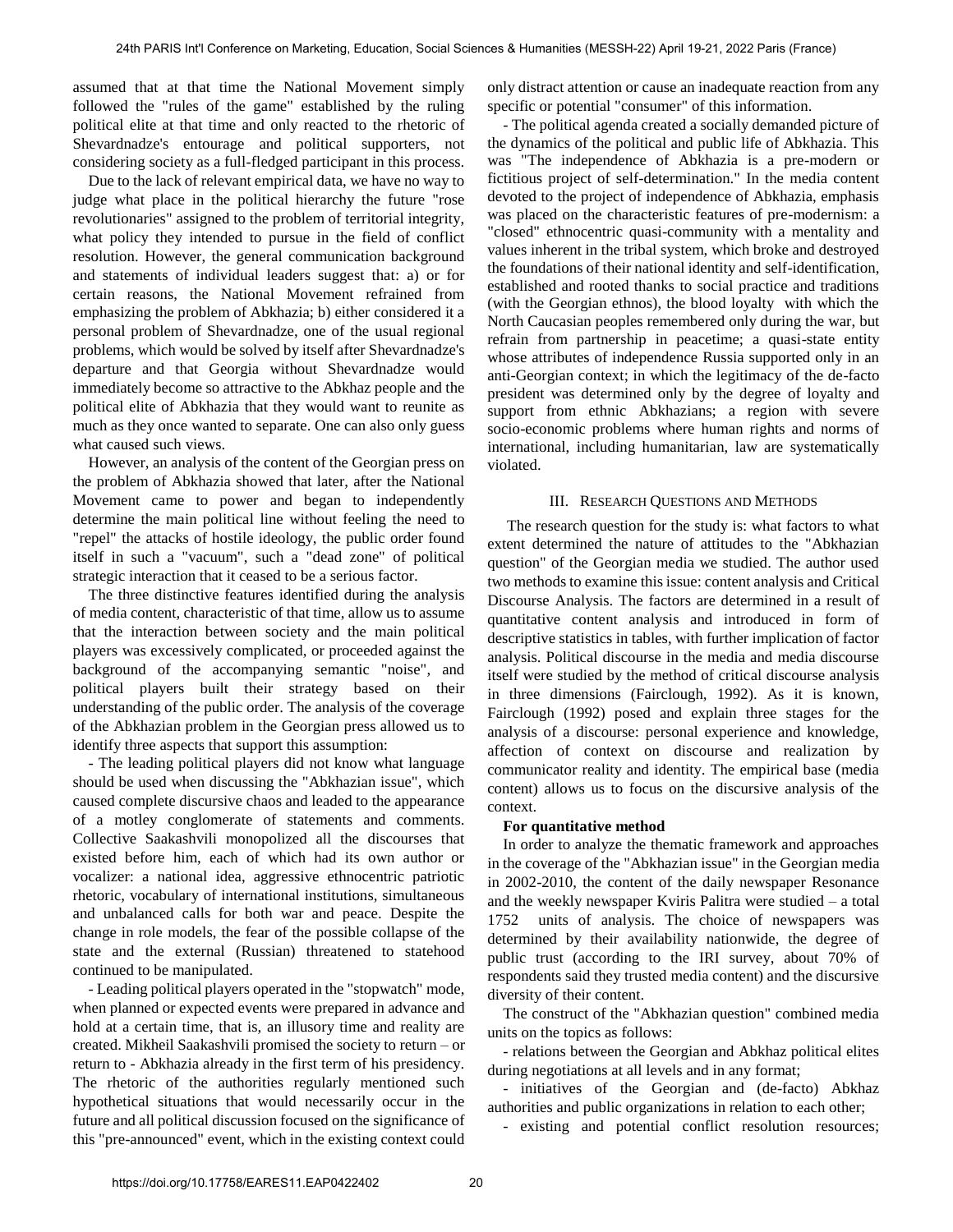interests of direct participants in the conflict and other parties involved in the conflict;

- historical past, current situation and future prospects of Abkhazia and the Abkhaz people (in accordance with the time and place of the events described in the media);

- approaches and views of Georgian and Abkhaz societies grouped into appropriate categories on the problems of identity and self-determination;

- processes taking place in other regions of Georgia, but capable of influencing the development of events in Abkhazia;

- conditions of life and civil rights of ethnic Georgians in Abkhazia.

The analysis of the content of the studied media content allowed us to identify the following formative factors of the "Abkhazian question":

- non-military, political factors (disintegrative, at the level of participants and involved parties);

- non-military, political factors (integrative, at the level of participants and involved parties);

- non-military, political factors (potentially integrative, at the level of political parties and public associations);

- military-political factors (between participants and involved parties with different direction of vectors and different amplitude);

- identity factors (association of people on the basis of common citizenship, nationality, religion, territory of residence);

- socio-criminal factors on ethnic grounds in Abkhazia;

- socio-economic factors.

In exhibitions below  $(1[1.1-1.7])$  we can introduce results of descriptive statistics.

Ex.1 Factors classified (cumulative content 2002-2010)

*A. 2002*

| Name of factor                                                                                                                          |          |
|-----------------------------------------------------------------------------------------------------------------------------------------|----------|
| non-military, political factors (disintegrative, at<br>the level of participants and involved parties)                                  | 67       |
| non-military, political factors (integrative, at the<br>level of participants and involved parties)                                     | $\Omega$ |
| non-military, political factors (potentially<br>integrative, at the level of political parties and public<br>associations)              | 0        |
| military-political factors (between participants and<br>involved parties with different direction of vectors<br>and different amplitude | 53       |
| identity factors (association of people on the<br>basis of common citizenship, nationality,<br>religion, territory of residence)        | 75       |
| socio-criminal factors on ethnic grounds in<br>Abkhazia                                                                                 | 39       |
| socio-economic factors                                                                                                                  | 11       |

| ı |
|---|
|   |

| Name of factor                                                                                                                          |                |
|-----------------------------------------------------------------------------------------------------------------------------------------|----------------|
| non-military, political factors (disintegrative,<br>at the level of participants and involved<br>parties)                               | 92             |
| non-military, political factors (integrative, at<br>the level of participants and involved<br>parties)                                  | $\mathfrak{D}$ |
| non-military, political factors (potentially<br>integrative, at the level of political parties and<br>public associations)              | 13             |
| military-political factors (between participants<br>and involved parties with different direction of<br>vectors and different amplitude | 35             |
| identity factors (association of people on the<br>basis of common citizenship, nationality,<br>religion, territory of residence)        | 35             |
| socio-criminal factors on ethnic grounds in<br>Abkhazia                                                                                 | 47             |
| socio-economic factors                                                                                                                  | 4              |

#### *C. 2004*

| Name of factor                                                                                                                          | N)  |
|-----------------------------------------------------------------------------------------------------------------------------------------|-----|
| non-military, political factors (disintegrative, at<br>the level of participants and involved parties)                                  | 105 |
| non-military, political factors (integrative, at the<br>level of participants and involved parties)                                     | 45  |
| non-military, political factors (potentially<br>integrative, at the level of political parties and<br>public associations)              | 7   |
| military-political factors (between participants<br>and involved parties with different direction of<br>vectors and different amplitude | 60  |
| identity factors (association of people on the basis<br>of common citizenship, nationality, religion,<br>territory of residence)        | 34  |
| socio-criminal factors on ethnic grounds in<br>Abkhazia                                                                                 | 30  |
| socio-economic factors                                                                                                                  |     |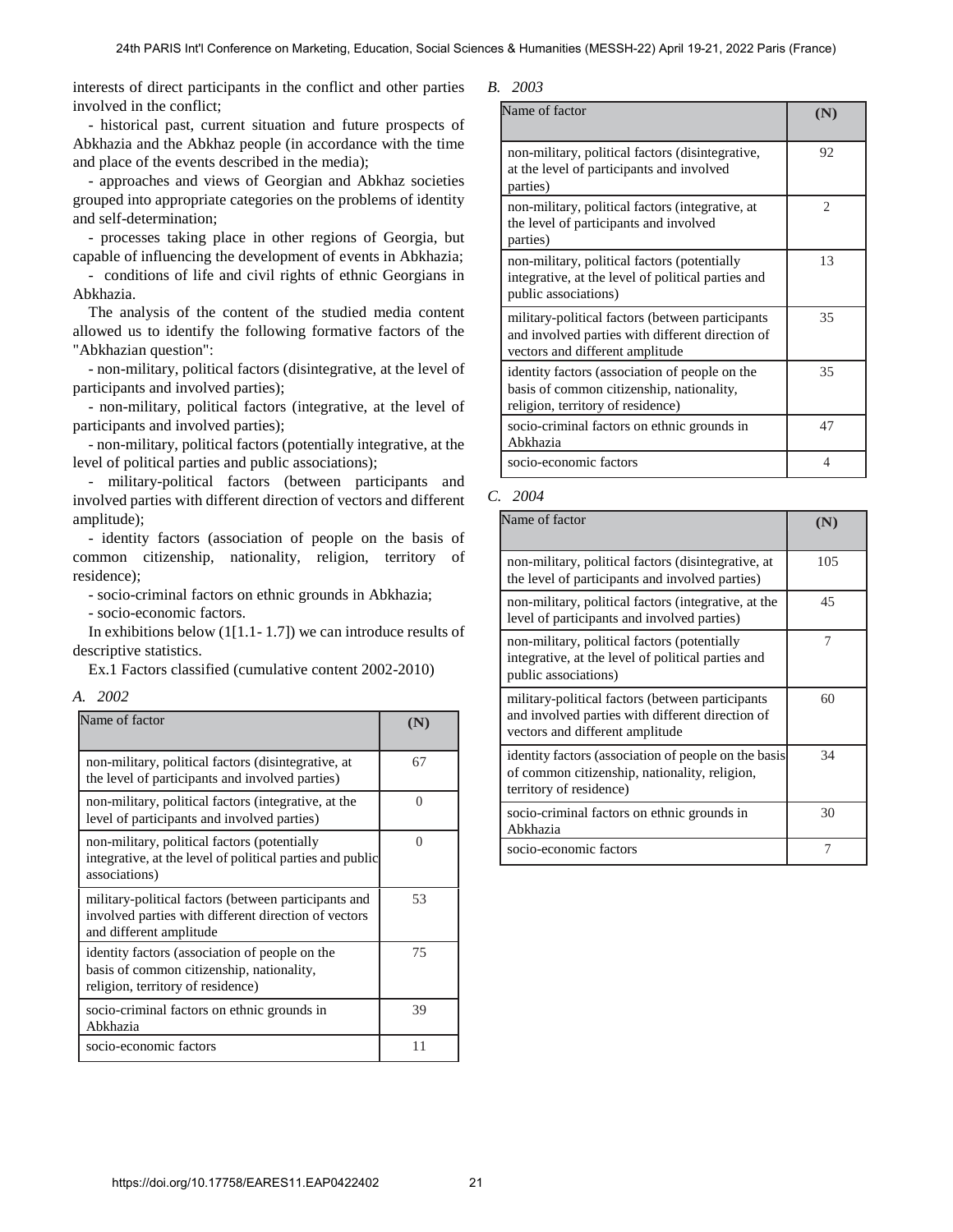#### 24th PARIS Int'l Conference on Marketing, Education, Social Sciences & Humanities (MESSH-22) April 19-21, 2022 Paris (France)

## *D. 2005*

| Name of factor                                                                                                                          | (N  |
|-----------------------------------------------------------------------------------------------------------------------------------------|-----|
| non-military, political factors (disintegrative, at<br>the level of participants and involved parties)                                  | 107 |
| non-military, political factors (integrative, at the<br>level of participants and involved parties)                                     | 13  |
| non-military, political factors (potentially integrative,<br>at the level of political parties and public<br>associations)              | 7   |
| military-political factors (between participants and<br>involved parties with different direction of vectors<br>and different amplitude | 59  |
| identity factors (association of people on the<br>basis of common citizenship, nationality,<br>religion, territory of residence)        | 35  |
| socio-criminal factors on ethnic grounds in Abkhazia                                                                                    | 51  |
| socio-economic factors                                                                                                                  | 9   |

#### *E. 2006-2007*

| Name of factor                                                                                                                          |     |
|-----------------------------------------------------------------------------------------------------------------------------------------|-----|
| non-military, political factors (disintegrative, at<br>the level of participants and involved parties)                                  | 114 |
| non-military, political factors (integrative, at<br>the level of participants and involved parties)                                     | 28  |
| non-military, political factors (potentially<br>integrative, at the level of political parties and<br>public associations)              | 0   |
| military-political factors (between participants and<br>involved parties with different direction of vectors<br>and different amplitude | 45  |
| identity factors (association of people on the<br>basis of common citizenship, nationality,<br>religion, territory of residence)        | 37  |
| socio-criminal factors on ethnic grounds in<br>Abkhazia                                                                                 | 81  |
| socio-economic factors                                                                                                                  | 9   |

## *F. 2008*

| Name of factor                                                                                                                           |     |
|------------------------------------------------------------------------------------------------------------------------------------------|-----|
| non-military, political factors (disintegrative, at<br>the level of participants and involved parties)                                   | 108 |
| non-military, political factors (integrative, at the<br>level of participants and involved parties)                                      | 16  |
| non-military, political factors (potentially<br>integrative, at the level of political parties and<br>public associations)               |     |
| military-political factors (between participants)<br>and involved parties with different direction of<br>vectors and different amplitude | 87  |

| identity factors (association of people on the<br>basis of common citizenship, nationality,<br>religion, territory of residence) | 23 |
|----------------------------------------------------------------------------------------------------------------------------------|----|
| socio-criminal factors on ethnic grounds in<br>Abkhazia                                                                          | 28 |
| socio-economic factors                                                                                                           |    |

## *G. 2009-2010*

| Name of factor                                                                                                                            |     |
|-------------------------------------------------------------------------------------------------------------------------------------------|-----|
| non-military, political factors (disintegrative, at<br>the level of participants and involved parties)                                    | 138 |
| non-military, political factors (integrative, at the<br>level of participants and involved parties)                                       | 18  |
| non-military, political factors (potentially<br>integrative, at the level of political parties and<br>public associations)                | 2   |
| military-political factors (between participants)<br>and involved parties with different direction of<br>vectors and different amplitude) | 71  |
| identity factors (association of people on<br>the basis of common citizenship,<br>nationality, religion, territory of residence)          | 92  |
| socio-criminal factors on ethnic grounds in<br>Abkhazia                                                                                   | 41  |
| socio-economic factors                                                                                                                    |     |

Factors were elaborated with statistical procedure of factor analysis.

## **Factor Analysis**

At the first stage of data analysis was analyzed research instrument to be sure in what extent the statements match the dimensions they belong to. All the statements are in high correlation with the statements used in research (Ex.2)

|                | <b>Initial</b> | <b>Extraction</b> |
|----------------|----------------|-------------------|
| A <sub>1</sub> | 1.000          | .947              |
| A2             | 1.000          | .774              |
| A <sub>3</sub> | 1.000          | .979              |
| A <sub>4</sub> | 1.000          | .942              |
| A <sub>5</sub> | 1.000          | .881              |
| A6             | 1.000          | .964              |
| A7             | 1.000          | .972              |

Ex.2. Extraction Method: Principal Component Analysis.

First, factor analysis posed forward four factors, according to which highlighted in research statements were grouped as follows:

Factor 1

1. non-military, political factors (disintegrative, at the level of participants and involved parties);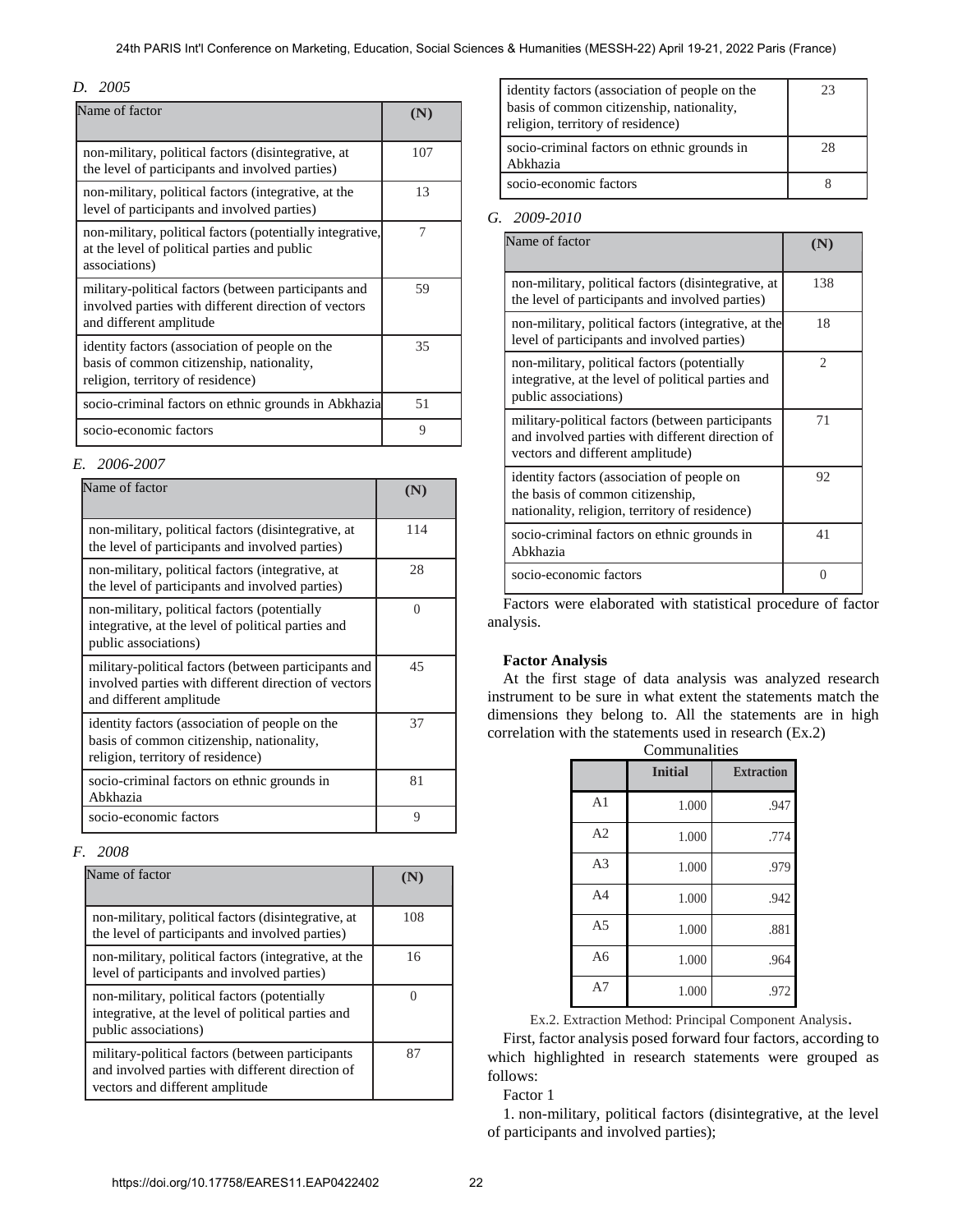2. socio-economic factors

Factor 2

1. non-military, political factors (potentially integrative, at the level of political parties and public associations)

Factor 3

1. military-political factors (between participants and involved parties with different direction of vectors and different amplitude);

2. socio-criminal factors on ethnic grounds in Abkhazia Factor 4

1. non-military, political factors (integrative, at the level of participants and involved parties);

2. identity factors (association of people on the basis of common citizenship, nationality, religion, territory of residence)

#### Rotated Component Matrix(a)

|                | Component    |                |         |                         |
|----------------|--------------|----------------|---------|-------------------------|
|                | $\mathbf{1}$ | $\overline{2}$ | 3       | $\overline{\mathbf{4}}$ |
| A <sub>1</sub> | .814         | .192           | .033    | .496                    |
| A <sub>2</sub> | .168         | .132           | .010    | .853                    |
| A <sub>3</sub> | .104         | $-.983$        | .019    | $-.028$                 |
| A <sub>4</sub> | .164         | .532           | $-.745$ | .279                    |
| A <sub>5</sub> | .517         | .428           | .023    | $-.656$                 |
| A <sub>6</sub> | $-.004$      | .113           | .967    | .125                    |
| A7             | $-0.942$     | .242           | .130    | .094                    |

Ex.3. Extraction Method: Principal Component Analysis. Rotation Method: Varimax with Kaiser Normalization. a Rotation converged in 12 iterations.

But, following the graphical analysis, it is reasonable to analyze only those factors, the value of which in the figure below (ex.4) does not exceed 1. According to these criteria, the items are reduced to 3 factors.

Scree Plot



#### Factor 1

1. non-military, political factors (disintegrative, at the level of participants and involved parties);

2. socio-economic factors

## Factor 2

1. non-military, political factors (potentially integrative, at the level of political parties and public associations)

2. military-political factors (between participants and involved parties with different direction of vectors and different amplitude);

#### Factor 3

1. non-military, political factors (integrative, at the level of participants and involved parties);

2. identity factors (association of people on the basis of common citizenship, nationality, religion, territory of residence)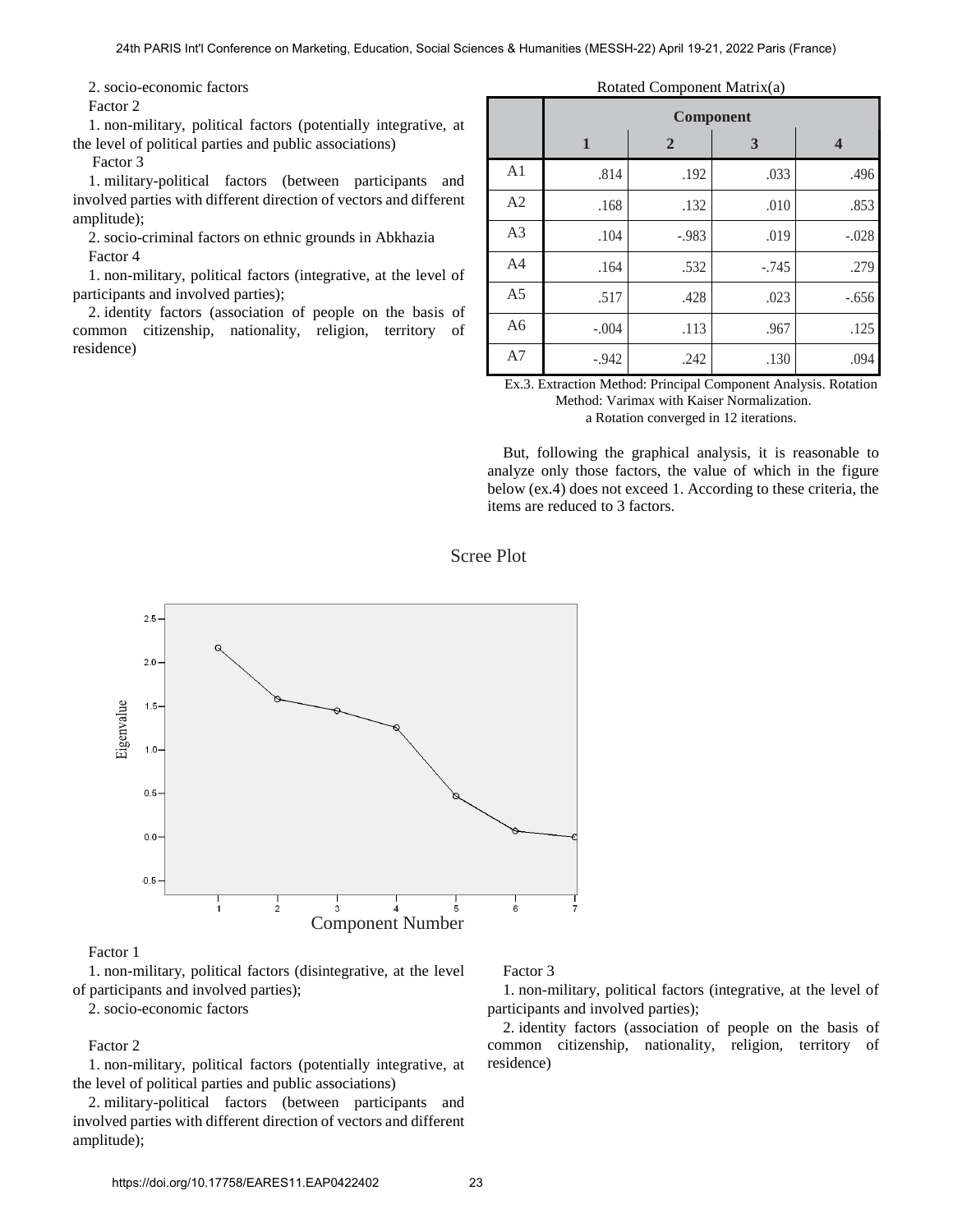|                | Rotated Component Ividitize (a)<br>Component |                |          |
|----------------|----------------------------------------------|----------------|----------|
|                | 1                                            | $\overline{2}$ | 3        |
| A <sub>1</sub> | .948                                         | .151           | .092     |
| A2             | .528                                         | .270           | .640     |
| A <sub>3</sub> | .087                                         | $-0.779$       | $-.063$  |
| A4             | .269                                         | .895           | $-.127$  |
| A <sub>5</sub> | .171                                         | .109           | $-0.740$ |
| A <sub>6</sub> | .049                                         | $-.461$        | .486     |
| A7             | $-.805$                                      | .230           | .513     |

Rotated Component Matrix (a)

Ex.5. Extraction Method: Principal Component Analysis. Rotation Method: Varimax with Kaiser Normalization. a Rotation converged in 8 iterations.

As we can see, the sixth postulate "socio-criminal factors on ethnic grounds in Abkhazia" did not fall into any of them. In order to determine how accurately constructed judgments reflect culturalist dimensions, we calculated the Cronbach's alpha coefficient.

| Renability Statistics |                                                          |                   |  |  |  |  |  |
|-----------------------|----------------------------------------------------------|-------------------|--|--|--|--|--|
| Cronbach's<br>Alpha   | Cronbach's Alpha<br>Based on<br>Standardized<br>Items(a) | N of<br>Item<br>S |  |  |  |  |  |
| .002                  | $-1.513$                                                 |                   |  |  |  |  |  |

Reliability Statistics

a The value is negative due to a negative average covariance among items. This violates reliability model assumptions

After this procedure, the correlation between statements (items) was analyzed. Cronbach's Alpha coefficient meaning shows that the postulates used in the study do not shape a single scale and they should be considered independently of each other.

| nchi-i olah statistics |                                          |                                         |                                        |                                    |                                                 |  |  |
|------------------------|------------------------------------------|-----------------------------------------|----------------------------------------|------------------------------------|-------------------------------------------------|--|--|
|                        | Scale<br>Mean if<br>Item<br>De-<br>leted | Scale<br>Variance<br>if Item<br>Deleted | Corrected<br>Item-Total<br>Correlation | Squared<br>Multiple<br>Correlation | Cronbach'<br>s Alpha<br>if Item<br>De-<br>leted |  |  |
| A <sub>1</sub>         | 179.43                                   | 810.619                                 | .609                                   |                                    | $-1.103(a)$                                     |  |  |
| A2                     | 266.57                                   | 1533.286                                | .191                                   |                                    | $-183(a)$                                       |  |  |
| A <sub>3</sub>         | 279.71                                   | 2245.905                                | $-.517$                                |                                    | .133                                            |  |  |
| A <sub>4</sub>         | 225.29                                   | 1734.571                                | .001                                   |                                    | .002                                            |  |  |
| A <sub>5</sub>         | 236.57                                   | 1640.619                                | $-.131$                                |                                    | .202                                            |  |  |
| A6                     | 238.57                                   | 1981.286                                | $-.172$                                |                                    | .168                                            |  |  |
| A7                     | 277.00                                   | 2201.000                                | $-.544$                                |                                    | .105                                            |  |  |

Item-Total Statistics

a The value is negative due to a negative average covariance among items. This violates reliability model assumptions. You may want to check item codings.

This configuration of factors in media content is due to:

a) the characteristic features of the dominant political discourse;

b) the peculiarities of the transformation of political discourse into media discourse;

c) the stability of identification approaches in media content.

A qualitative analysis of the content of media content shows that disintegrating non-military political factors and military-political factors are acting factors, while potentially integration, socio-economic and identification factors are determining for these actions, background factors, in a positive or negative sense.

#### IV. CRITICAL DISCOURSE ANALYSIS. REFLECTIONS OF CHANGING POLITICAL CONTEXT

Since the 90s, the Georgian media has seen its function in not letting society forget its national identity. Any fact or phenomenon concerning the "Abkhazian issue" always meets the criteria (usually several at the same time) of the news values. Public order from the point of view of the media (the way it is understood by the media representatives themselves; Maisashvili, 2010) demanded that the press provide frequent coverage of the "Abkhazian issue" (frequent coverage is considered an indicator of the internal space of values), a high amplitude of information (the more large-scale and dramatic the event described, the better), ethnocentrism and, based on this, accessibility and compliance of information with the expectations and hopes of Georgian readers (even when the amplitude range decreased, this was compensated by the duration and frequency of lighting).

The analysis of media content for a specific period of time – from 2002 to 2010 - revealed those "white spots" and "traps" that the protracted conflict creates for journalists and showed how communication effects with different dimensions change their character and functions when describing the "hot" and "cold" phases of the conflict. In particular:

Space – if, when covering the hot phase of a war or conflict, the consumer of information worries whether this conflict will directly affect him, or how far or close the war is going on, how far or close the danger caused by the war is, in the cold phase this spatial dimension loses its meaning and it is enough for the reader to simply "know what is happening", that is, to receive news from the conflict zone.

Power – in the hot phase of war or conflict, any message is perceived by the reader as addressed to him personally, as a bearer of power, a message requiring him to take certain actions. In the cold phase, this aspect also weakens and the reader finds himself in the field of the effects of consciousness, not behavior.

Identity - unlike the hot phase of the conflict, in the cold phase, the self-identification of the consumer of information can move away from – or vice versa approach - the identification bases of the conflict. The most striking example of this is the changes taking place in the "we are them"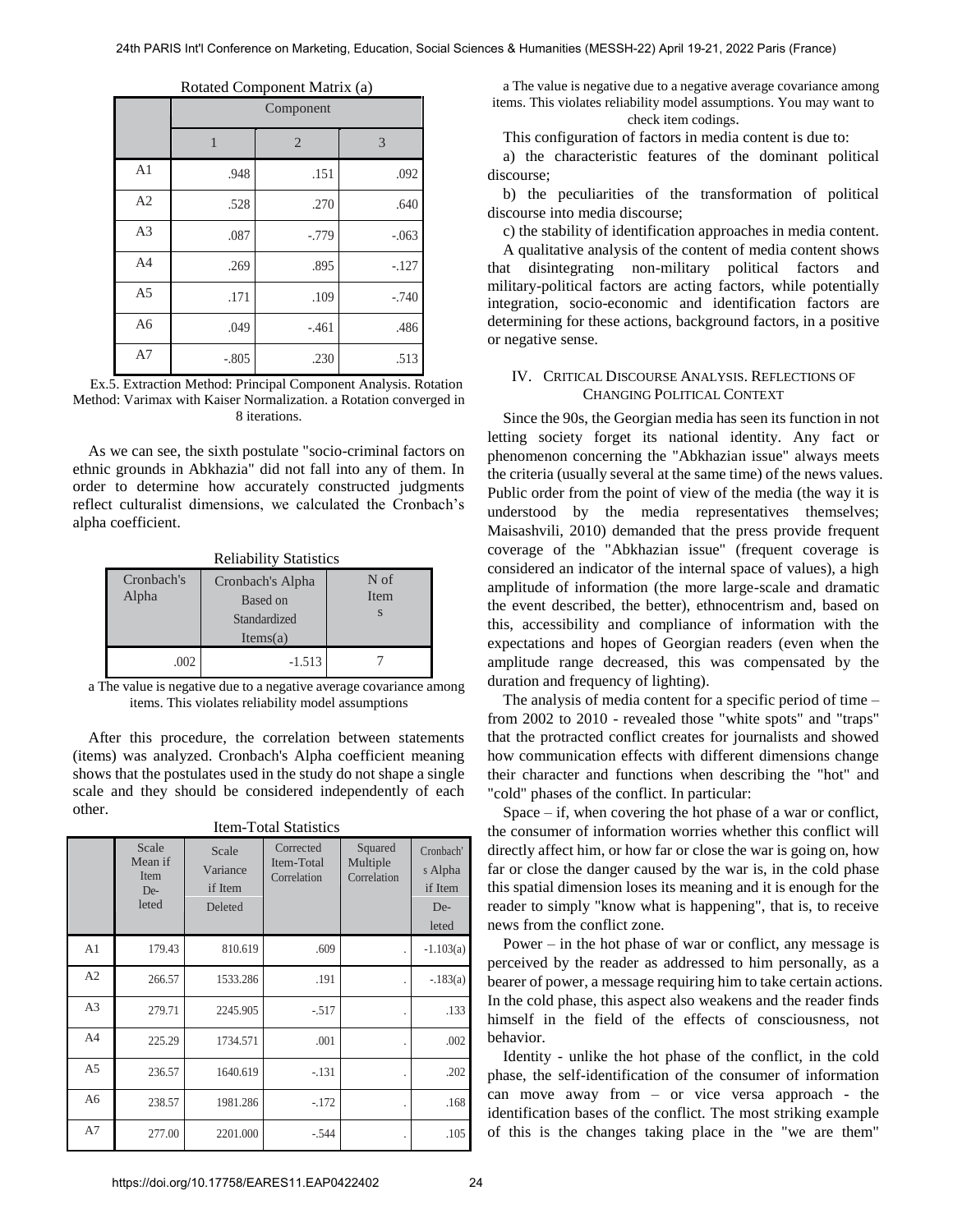paradigm in the event of a protracted conflict. The meaning of the word "we" changes to a lesser extent than "they". The term "we" always refers to the Georgian side, the Georgian people and the Georgian state, while the term "they" changes its meaning with each new phase of the conflict. "They" are always hostile towards "us", but at the same time the confrontation is of a different nature and has different motivations. Sometimes "they" are a part of "us" that has separated (under the influence of an "external", for example, a Russian factor), sometimes "they" are "enemies" and "strangers", and sometimes "not like us" with other goals and interests.

In a protracted conflict, there is a natural weakening or disappearance of some communication effects. However, the "neutralization of the conflict" contradicts both the interests of the dominant political discourse and the value criteria of the media. Therefore, in order to preserve the effects, media strategies are created that constantly return the reader to the origins of the conflict. Such strategies include "reveal the truth", "eternal Russian and eternal special services" and "exemplification". Every time there are no new events in the "Abkhazian issue", someone appears in the media who "tells the truth" about Abkhazia, about the Abkhazians and the Georgian-Abkhaz war. It is unclear for whom this truth is being told: the government already knows the truth, and most ordinary citizens have heard or read more than one "truth" in various media. The creation of the truth is based on "exemplification", that is, on the description of terrible facts and examples from the history of the Georgian-Abkhaz conflict: "at the Gagra stadium, Abkhazians played football with the severed heads of Georgians," "North Caucasian militants put burned tires on pregnant Georgian women," etc. The use of the "Russian factor" as a key element in the Abkhaz issue not only threatens to further prolong the conflict, but also cancels the motivation and will of the best part of Georgian and Abkhaz societies to seek a final settlement of the conflict (this "tradition" originates at a time when in the Georgian political discourse "Aidgilara" (separatist political group in Abkhazia) and "Adamon Nykhas" (separatist political group in so-called of South Ossetia) were declared not legitimate representatives of the will of the Abkhaz and Ossetian peoples, but a project of the Russian special services [Maisuradze, 2011]) .

As soon as signs of conflict are lost in current events, it immediately becomes necessary to maintain a "conflict situation" in media content as "desirable/preferable reading".

The main problem identified during the analysis of media content is the lack of real facts and information components in the description of events. Since Georgian newspapers do not have their own or special correspondents in the Georgian-Abkhaz conflict zone, they are forced to use indirect – mediated to varying degrees - sources of information. When information is obtained from second or even third-hand sources, when transmitted from one source to another, its reliability and exact meaning can be lost with a high degree of probability. However, despite the low informational value, such a text contains stable linguistic indexes that have developed in the media during the coverage of the Abkhazian topic. There are

two time periods in which these discursive indexes differ from each other: ordinary days and two historical dates: August 14 the beginning of the war in Abkhazia, and September 27 - the day of the fall of Sukhumi. During these two days, time in the Georgian media "stops". Every year on August 14 and September 27, articles and appeals of the same content appear in the studied Georgian newspapers, in which linguistic content and approaches typical of the Georgian media of the 90s are repeated almost unchanged, that Abkhazia is a Georgian land, about the Abkhazian people, about Russians, about North Caucasians (Maisashvili, 2010).

These linguistic content and approaches are an exception that appears only on these days, and are practically not found in the daily chronicle of events in Abkhazia. At one time, those expressions and terms that were used in the 90s instead of the word "abhaz" ("apsua") and to describe the Abkhaz political establishment ("separatist", "pack") were essentially a signal that required the reader to react accordingly. For the ruling elite, they served as a tool to mobilize broad public support for a "just struggle against separatism." They are an example of how official history can be replaced by unofficial, "true" (in the Georgian sense) history.

Although against the background of the general "Abkhazian" theme in the media of 2002-2010, in the prevailing tone of the content at that time, these signals may not have been perceived by readers with the initial acuteness, they still retained their purpose to a certain extent. This type of content, with their stable and focused system of symbols, can be described as "ritual information support of confessional nationalism." However, there is one significant difference between the media content published on these two days. In particular, while August 14 – as the date of the outbreak of war, bloodshed and alienation - is presented as an event of equal importance for both Georgians and Abkhazians, September 27 – as a significant date – receives a double burden: Georgians should understand that on September 27, Abkhazians celebrate not only the victory of Abkhazia, but also the defeat, shame and mourning of the Georgian people, the death of Georgian soldiers. And the feeling of shame and mourning by themselves, unconsciously grow into anger and a desire for revenge.

In 1990 in South Ossetia, in 1992 in Abkhazia and in 2008 again in South Ossetia, the cause of the war was Georgia's desire to restore-to ensure constitutional order on its territory. While Eduard Shevardnadze in his public speeches never precisely outlined the vector of his actions and almost did not use vocabulary capable of having a mobilization effect, the main tool of Mikhail Saakashvili's policy towards conflict regions was the popularization – using any possible tactics – of the successes and democratic values of the Georgian state, which became an integral part of his Pax Georgiana strategy.

In 2003, the volume and quantity of Georgian media content on the "Abkhazian issue" noticeably decreased (by about 1.3 times), which was caused by the new political reality. The election campaign (on the eve of the November 2003 elections) more or less contributes to the continuation of coverage of the "Abkhazian issue" in the media – during the preparation for the elections, political players formally put the topic of Abkhazia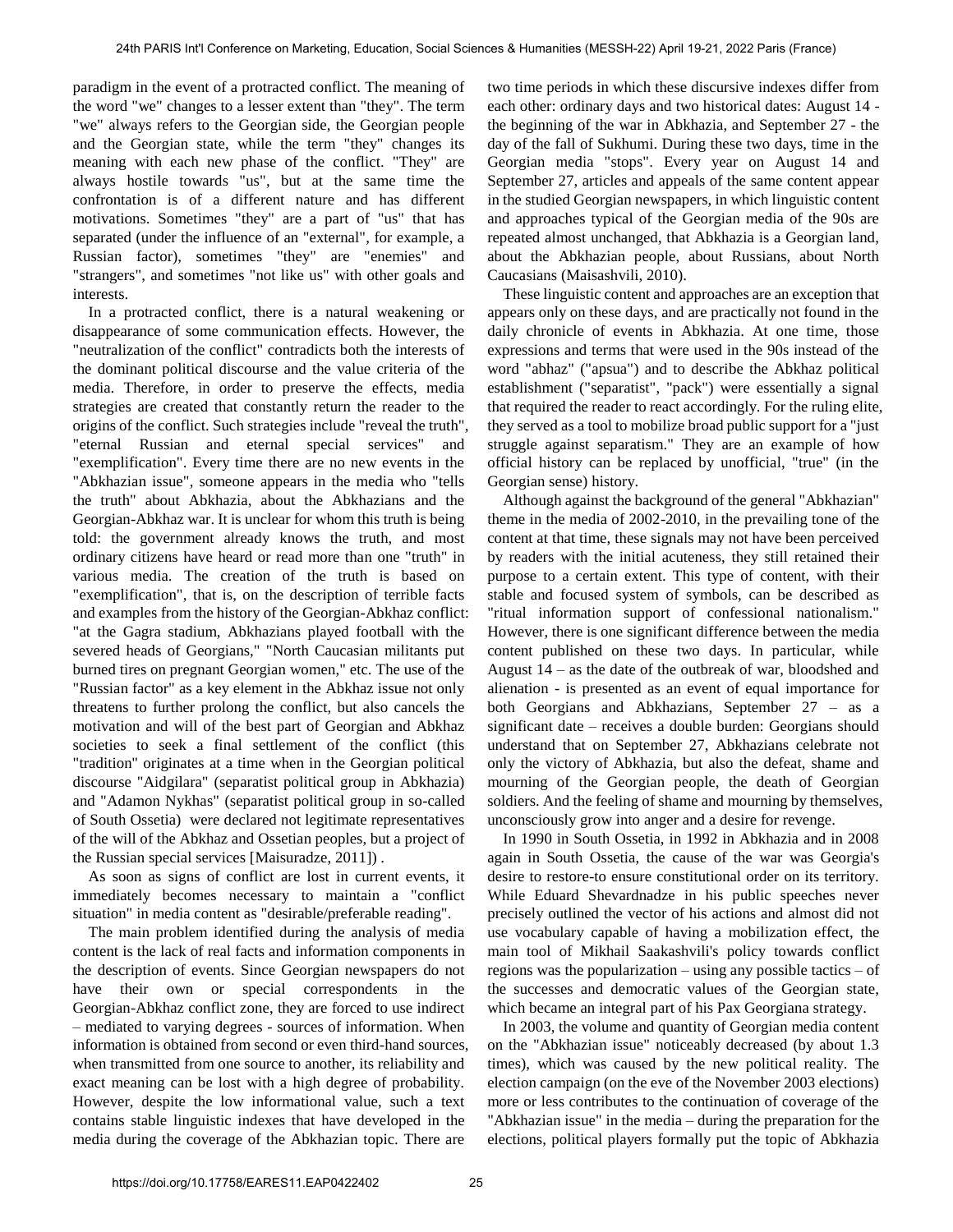on the agenda, although considering it only in the context of the effectiveness of the use of international leverage (for example, the effectiveness of the "Rome Statute" against the background of limited local initiatives). In the rhetoric of the activists of the National Movement "the Abkhazian question" is periodically mentioned as one of the ordinary regional problems, as a personal problem of the Shevardnadze. According to them, the problem of Abkhazia would be solved as soon as the policy of pandering to "recalcitrant regions", encouraged by the center, stops. (Resonance, August 12, 2002, the results of the survey "How can Abkhazia be returned").

The periodic accentuation of various specific aspects of the "Abkhazian question", based on political discourse, suggests that political discourse is the dominant factor that determines the signs and characteristics of media discourse, that media discourse is just a calcified matrix of political discourse that receives either unconditional approval in the media or is criticized, although even criticizing the media cannot free themselves from the influence of dominant discourse.

At the beginning of 2004, or rather in its first half, a new policy of the government, in particular President Mikheil Saakashvili, in relation to the conflict regions begins to emerge. It takes the form of a PR campaign offering society clear and precise guidelines: for example, the exact date of completion of the construction of a new highway from Tbilisi to Sukhumi, socio-infrastructural models designed to arouse the desire of Abkhazians and Ossetians to integrate into Georgia, strengthening of the armed forces and "camouflaged" patriotism. But the main message is political in nature: the liberation of Adjara from the regime of Aslan Abashidze, decisively and without the use of force. This model requires not an active reader, but a viewer. Such viewers include all parties involved in the conflict and, most importantly, independent Georgian media also agree to the role of a spectator. At the initial stage, the media act only as interested agents of this policy, but the advertising nature of this PR model and its focus only on short-term results very soon causes alarm and concern in the media. Media content on this issue say that such a model is counterproductive, that the time spent on such an "illustrative" policy is lost for the development of alternative models, and the absence of such messages of the "past" and the calculation of a beautiful advertising effect cause the opposite result to what was conceived. An example of this is the critical comments in the media about the "humanitarian intervention" as an ill-considered adventure of the government (Kviris Palitra, August 25, 2004, Resonance, August 21-25, 2004). The events that unfolded in August 2004 in Tskhinvali were the last straw, after which the media stopped positive coverage of the government's PR policy. In 2006-2007, the authorities again turned to using a PR model in the field of public relations: publicity of the Patriot youth camp in Ganmukhuri, declaring Russian General Chaban persona non grata in Georgia directly on television and not with a diplomatic note, attempts to present Kodori as an alternative and administratively full-fledged Abkhazia and to attract to their side "pro-Georgian minded and hostile to the Abkhaz separatist regime" figures. This time, however, independent print media no longer accept this policy

without criticism.

On the contrary, there is a media scheme designed for a long-term effect, which can be formulated as follows: such a government policy, although attractive in form and tactics, serves only to hide the true meaning of facts and events, to hide the real state of things from society. The media regarded such government steps as the "Sanakoev project" and the publicity of Kodori as a new administrative unit under the name of Upper Abkhazia and the headquarters of the legitimate government as a "game with fire", that is, the threat of a new war. At the same time, the media relied not only on the opinions of Georgian experts, but also on Abkhaz sources. During this period, Georgian media – both print and electronic – devote a lot of space to Bagapsh's interview with the Russian newspaper Kommersant (despite the fact that various Georgian media reprinted this interview in different volumes, its key points are given in all publications: "The status of Abkhazia is fundamentally different from South Ossetia"; "[In Abkhazia] it is impossible to find a person like Sanakoev"; "Sanakoev is a traitor and this scheme can only lead to war in South Ossetia"; "Sukhumi will agree to resume dialogue with Tbilisi only after the Georgian armed formations are withdrawn from the Kodori Gorge...", "Sukhumi will not stumble and will insist on fulfilling this necessary precondition for the start of negotiations", Kommersant, July, 2007).

If in the first half of 2004 the "Abkhazian question" was presented approximately equally in the political and media discourse, from August 2004 to May 2006 every media report on this topic had a multivariate (polysemic) character. The media are becoming not conduits, but consumers of political messages. Not in all cases, however, such a multivariance has the same effect. The analysis of media content showed that from the point of view of the effectiveness of the communication process, three main directions can be distinguished:

a) the creation of a really meaningful discourse;

b) creation of a pseudo-meaningful discourse as "desirable to read" material;

c) free flow of information.

Creating a really meaningful discourse. The most striking and successful example is the abundance of publications on the following topics: a) negotiation process, both formal and informal dialogue between the parties to the conflict: b) description of the parties involved in the conflict, their functions, competence, experience and ability to influence events; c) the issue of refugee return.

One of the most frequently expressed ideas during this period is the proposal to exclude Russia from the negotiation process and involve the European Union and the United States as mediators. As a result, a wide field is being created in the media to discuss this issue. In particular, this is discussed not only in those publications where such an opinion is expressed by experts loyal to the government. However, in the media publications following each other in time, they try to break this proposal into its components and identify similarities and contradictions between them. In particular, the following components have been identified: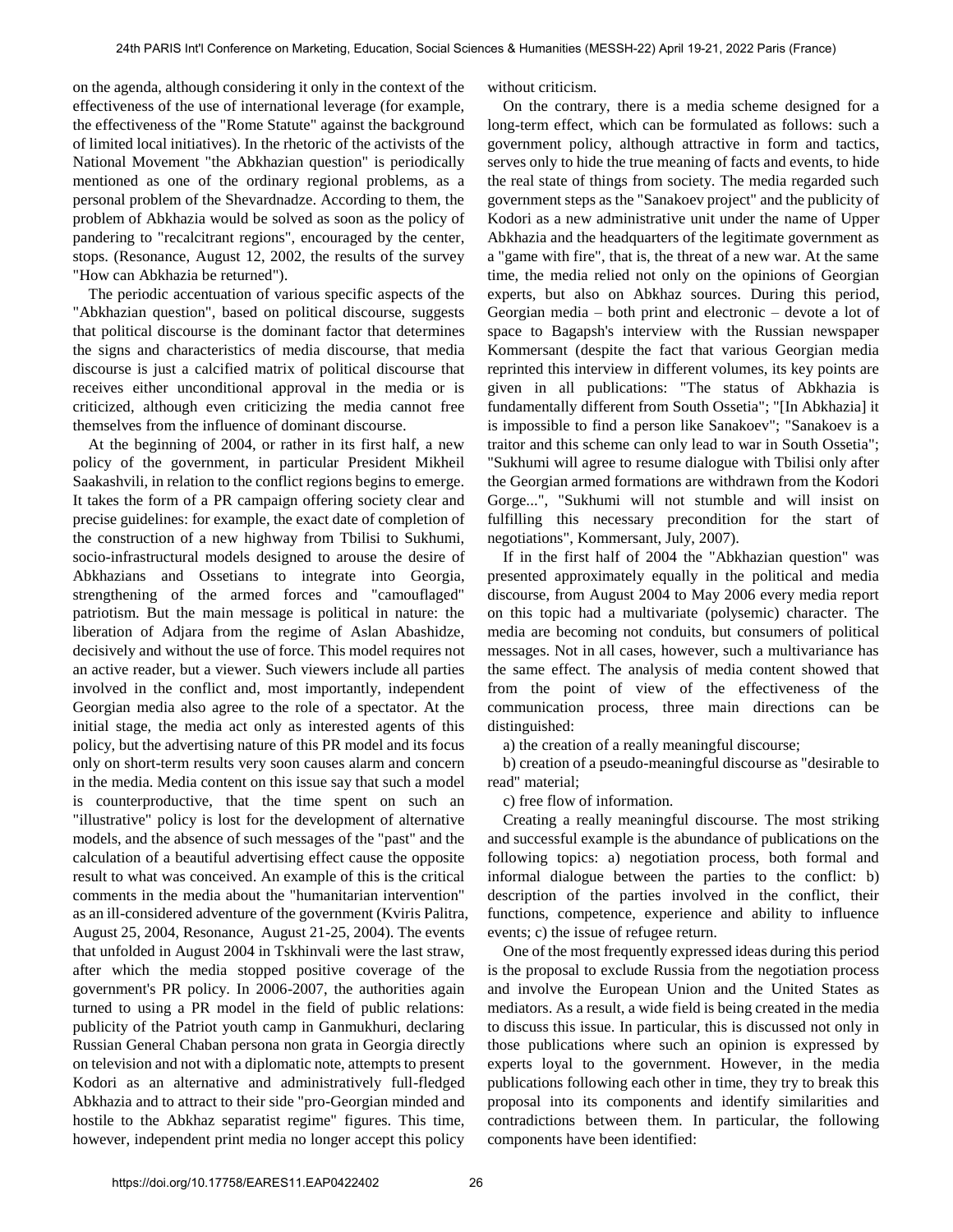a) the possibility of creating a political mechanism capable of providing initiative;

## V. CONCLUSION

b) under what balance of forces in international and regional politics these changes can be implemented;

c) what will change in Georgian-Abkhaz relations as a result of these changes and whether they can become the basis for creating some rational (feasible in practice) formula for uniting Abkhazians and Georgians.

A large number of publications on the topic of the return – spontaneous or politically coordinated – of refugees to Abkhazia can be represented as:

a) a set of topics arranged in a horizontal plane, the main focus of which is aimed at describing the situation and status of refugees for both the Georgian government and the de facto authorities of Abkhazia, for example: "Famine in Tbilisi", "Slavery in Gali", "Election resource", etc.;

b) a set of topics arranged in a vertical plane, showing what place is given to the refugee issue in political processes and negotiation format, for example, the priority location of issues in political processes – "A new policy towards Abkhazia should begin with the return of refugees", in the negotiation format - "How appropriate is it to link socio-humanitarian issues with other political issues depending on the agreement of the parties, and manipulation of them?", etc.

Creating a pseudo-meaningful discourse. As an example, we can cite the Georgian media chronicle dedicated to the first presidential election of Sergei Bagapsh. Describing the increase in tension during the elections, provoked by Russia and Khajimba's supporters, next to the statements of Sergei Bagapsh himself (cited mainly with reference to Russian and Abkhaz sources), publications appear about the allegedly "reliably confirmed pro-Georgian orientation" of Bagapsh and Ankvab, about their ties with the Georgian political elite (for example, "Alexander Ankvab: 'I am proud to have worked in Tbilisi', "Resonance", November 24, 2004; "Avtandil Ioseliani: 'We are with Ankvab – friends. Alexander Ankvab saved many Georgian families living in Abkhazia from robbery and violence', "Resonance", December 1, 2004, etc.). The authority of the sources of these publications and their emotionally convincing and familiar tone create completely illusory prospects in Georgian-Abkhaz relations. Moreover, they distort the true meaning of Bagapsh and Ankvab's official statements about the relations between Abkhazia and Georgia.

Free flow of information. The free flow of information means an abundance of such publications that:

a) they contain only "reliable information", that is, a simple statement of current facts;

 b) they are not intentional and appear arbitrarily, becoming independent of the media as they arise;

c) from the point of view of "protecting the gates" of editorial policy, they are less subject to the principle of selective selection of opinions. Such a flow of information can be considered one of the varieties of the mosaic model of the communication process, in which the real significance is not specific facts, but peculiar connections and/ or a gap-a connection between facts.

Factors, highlighted in result of analysis are completely in accordance with political agenda.

- in political and negotiation processes, the objects of political initiatives and negotiation conditions replace each other in the following sequence: we talk with the Abkhazians we talk simultaneously with the Abkhazians and Russia - we talk with Russia about Abkhazia – we talk simultaneously with the Abkhazians and the West – we talk with the West about Abkhazia – we don't talk with anyone, since the issues for discussion at the negotiating table are exhausted. The Georgian Government is gradually withdrawing its high-ranking and influential representatives from the negotiation process, and the whole process is turning into an empty formality.

- The Georgian government is transferring the "Abkhazian issue" from the sphere of action of those who create politics to the area of those who form public opinion. However, due to the lack of support for their initiatives and concepts, and the blocking of informal dialogue by the authorities, the public nature of Pax Georgiana turns into a fiction.

- The negotiation process looks like a "zero-sum game". The initiatives put forward by the Georgian side and which are acceptable to Georgia are completely unacceptable to Abkhazia and its political establishment, and vice versa - any Abkhaz initiative is unacceptable to Georgia. The last such initiative was the visit to Tbilisi of the de facto Minister of Foreign Affairs of Abkhazia Sergey Shamba and the political project of Abkhazia "The Key to the Future". In 2006, Georgia considered that the "Key to the Future" project was equivalent to the declaration of independence of Abkhazia and rejected it as inappropriate for discussion.

The coverage of the "Abkhazian issue" in the media from May 2006 to August 2008 can be characterized as risk communication, that is, the disclosure of political discourse in media discourse as a risk. The risks described in the media are actually a warning about the danger of a new war: the departure of the "doves of peace" from the Georgian government is a sign of an approaching war, the crisis of the Georgian government in the "Abkhazian issue" can only end in war, the projection of the Kosovo precedent carries a risk to the "Georgian peace" in Abkhazia, the prospect of launching a military operation by the Georgian government is quite real, the danger of provocations from Russia and Abkhazia is no less real, the Abkhazians do not want integration with Georgia, Abkhazia – the second front, the process is moving in the direction of the Georgian-Russian war, etc. The same publications show, however, that the risks that the media saw in the arguments of journalists, expert assessments or opinion polls are presented in the statements of Georgian officials as manifestations of the "new Abkhazian policy". What the media consider a "war" is described in the government's rhetoric as a "police operation". The media are confident that the Russian factor will play a serious role in the event of military action, according to the authorities, compared with the 90s, Russia perceives reality differently. In this communication process, there is a clear contradiction between the content of key topics and ideas and the form of their presentation.